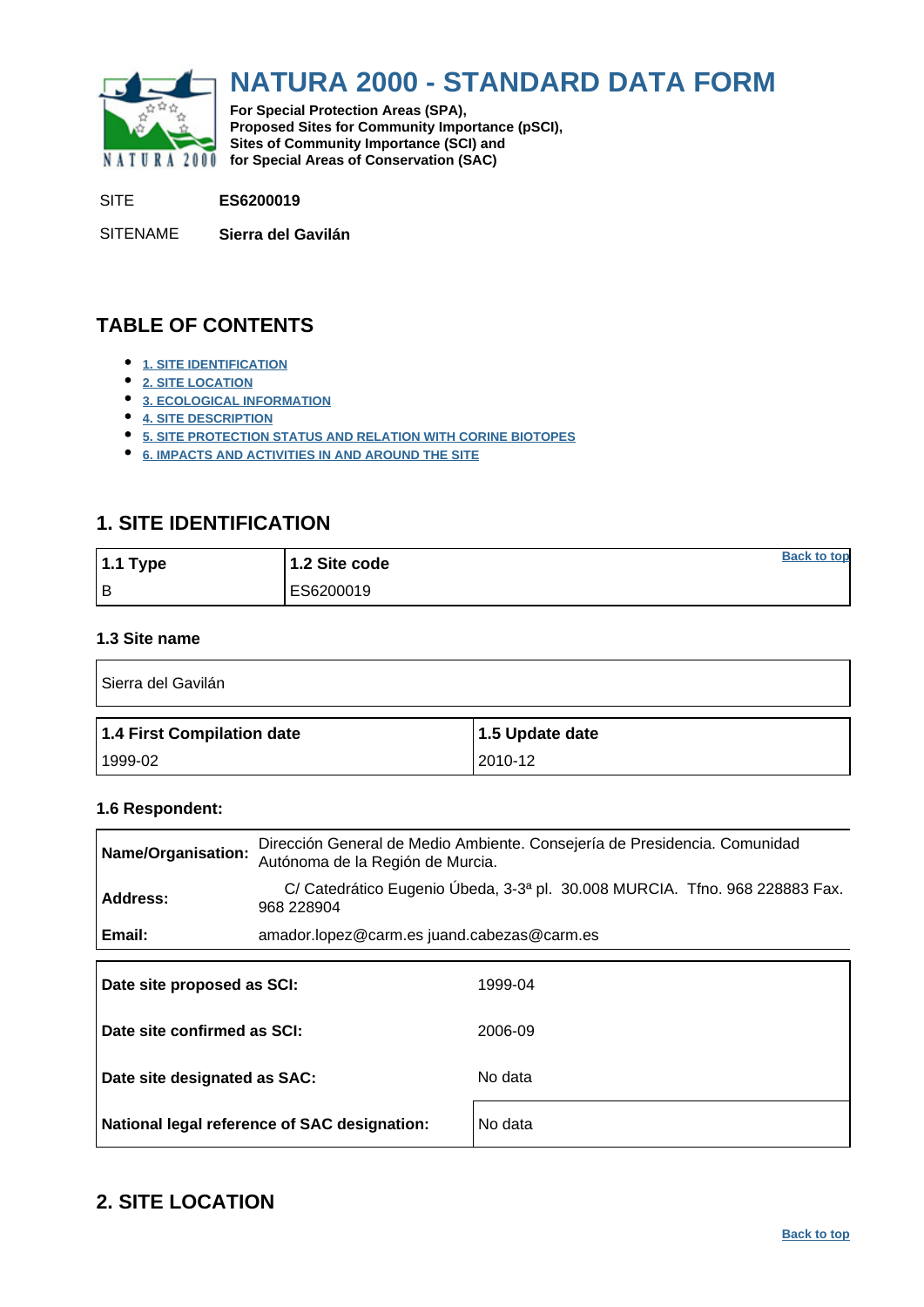# **2.1 Site-centre location [decimal degrees]:**

| Latitude            |
|---------------------|
| 38.12555555555556   |
|                     |
|                     |
| 2.3 Marine area [%] |
| 0.0                 |
|                     |
|                     |
|                     |

# **2.4 Sitelength [km]:**

0.0

# **2.5 Administrative region code and name**

| <b>NUTS level 2 code</b> | <b>Region Name</b> |
|--------------------------|--------------------|
| <b>ES62</b>              | Región de Murcia   |

**[Back to top](#page-0-0)**

# **2.6 Biogeographical Region(s)**

Mediterranean (0.0 %)

# <span id="page-1-0"></span>**3. ECOLOGICAL INFORMATION**

# **3.1 Habitat types present on the site and assessment for them**

**Annex I Habitat types Site assessment Code PF NP Cover [ha] Cave [number] Data quality A|B|C|D A|B|C Representativity Relative Surface Conservation Global** 1520 **6** 57.5201 **A C** A 3140 **b**  $\begin{array}{|c|c|c|c|c|}\n\hline\n\text{.} & \text{.} & \text{.} & \text{.} & \text{.} & \text{.} & \text{.} & \text{.} & \text{.} & \text{.} & \text{.} & \text{.} & \text{.} & \text{.} & \text{.} & \text{.} & \text{.} & \text{.} & \text{.} & \text{.} & \text{.} & \text{.} & \text{.} & \text{.} & \text{.} & \text{.} & \text{.} & \text{.} & \text{.} & \text{.} & \text{.} & \text{$ 3250  $\parallel$   $\parallel$  0.1604  $\parallel$   $\parallel$  c  $\parallel$  c  $\parallel$  c  $\parallel$  c  $\parallel$  c  $\begin{array}{c|c|c|c|c|c|c|c|c} \hline \multicolumn{3}{c|c|c|c} \multicolumn{3}{c|c|c} \multicolumn{3}{c|c|c} \multicolumn{3}{c|c|c} \multicolumn{3}{c|c|c} \multicolumn{3}{c|c|c} \multicolumn{3}{c|c|c} \multicolumn{3}{c|c|c} \multicolumn{3}{c|c|c} \multicolumn{3}{c|c|c} \multicolumn{3}{c|c|c} \multicolumn{3}{c|c|c} \multicolumn{3}{c|c|c} \multicolumn{3}{c|c|c} \multicolumn{3}{c|c$ 5210  $\blacksquare$  496.5147 B B C B B 5330  $\blacksquare$  0.9195  $\blacksquare$  A  $\blacksquare$  A  $\blacksquare$  A  $\blacksquare$  A 6110  $\begin{array}{|c|c|c|c|c|c|}\n\hline\n66.0654 & A & A\n\end{array}$ 6170 **6** 58.3501 B B C B B 6220<sub>B</sub>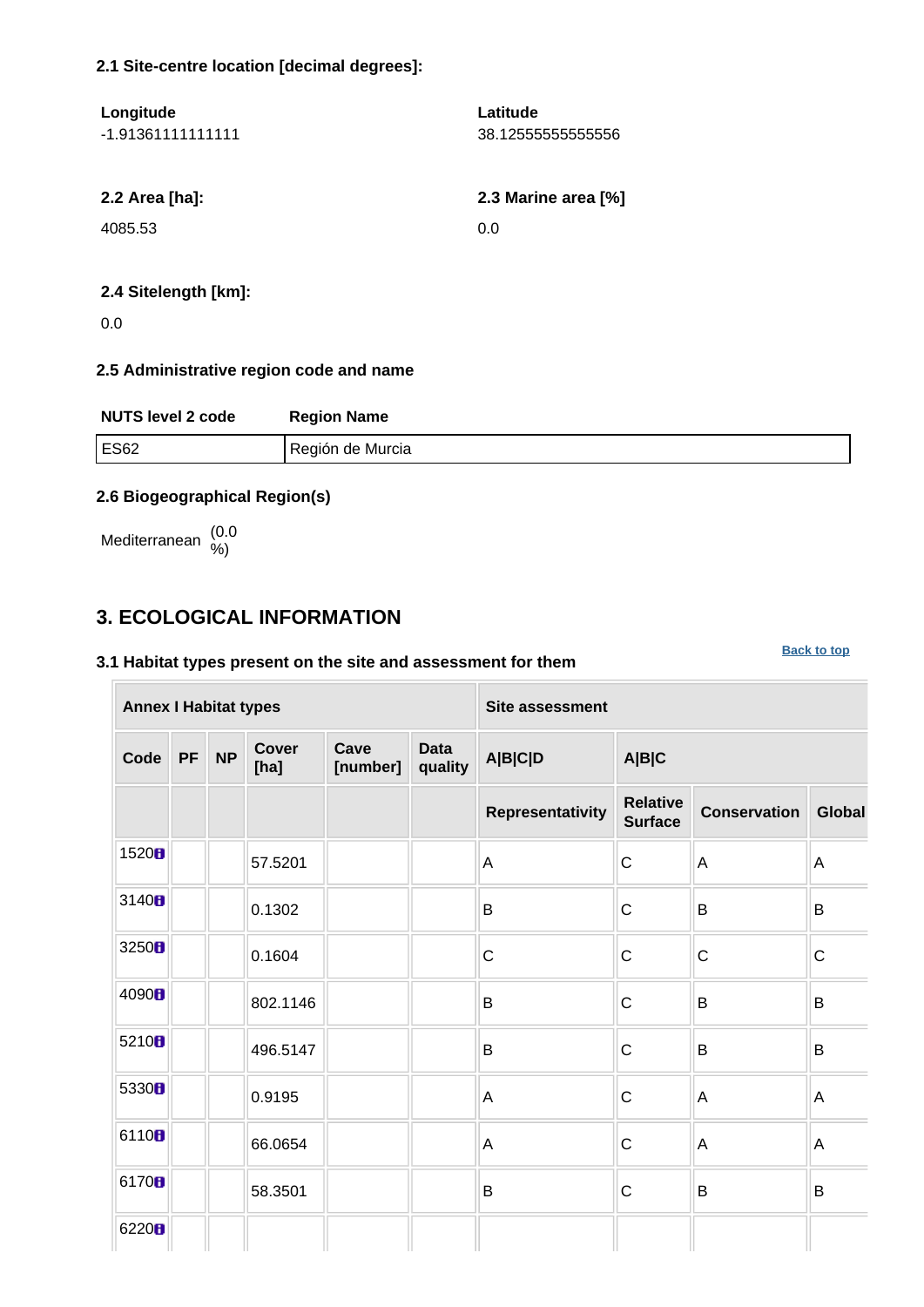|                   | 460.6806 | B | $\mathsf C$ | B            | B   |
|-------------------|----------|---|-------------|--------------|-----|
| 6420 <b>8</b>     | 1.0011   | B | С           | B            | B   |
| 6430 <sub>B</sub> | 0.1395   | A | С           | A            | l A |
| 8210 <sub>B</sub> | 572.0464 | A | C           | A            | A   |
| 92A0<br>8         | 0.2604   | B | С           | B            | B   |
| 9340 <sub>B</sub> | 138.7895 | C | С           | $\mathsf{C}$ | C   |
| 9530 <b>B</b>     | 84.0465  | B | С           | B            | B   |

- **PF:** for the habitat types that can have a non-priority as well as a priority form (6210, 7130, 9430) enter "X" in the column PF to indicate the priority form.
- **NP:** in case that a habitat type no longer exists in the site enter: x (optional)
- **Cover:** decimal values can be entered
- **Caves:** for habitat types 8310, 8330 (caves) enter the number of caves if estimated surface is not available.
- **Data quality:** G = 'Good' (e.g. based on surveys); M = 'Moderate' (e.g. based on partial data with some extrapolation);  $P = 'Poor'$  (e.g. rough estimation)

# **3.2 Species referred to in Article 4 of Directive 2009/147/EC and listed in Annex II of Directive 92/43/EEC and site evaluation for them**

| <b>Species</b> |      |                                     |              |           |              | Population in the site |                |   |                | <b>Site assessment</b> |              |       |  |  |      |                        |                |       |
|----------------|------|-------------------------------------|--------------|-----------|--------------|------------------------|----------------|---|----------------|------------------------|--------------|-------|--|--|------|------------------------|----------------|-------|
| Group          | Code | <b>Scientific</b><br><b>Name</b>    | $\mathbf{s}$ | <b>NP</b> | <b>Type</b>  |                        | <b>Size</b>    |   |                |                        |              |       |  |  | Cat. | <b>Data</b><br>quality | <b>A B C D</b> | A B C |
|                |      |                                     |              |           |              | Min                    | <b>Max</b>     |   | <b>C R V P</b> |                        | Pop.         | Cons. |  |  |      |                        |                |       |
| B              | A091 | <b>Aquila</b><br>chrysaetos         |              |           | $\mathsf{p}$ | 1                      | 1              | p |                | G                      | $\mathsf C$  | A     |  |  |      |                        |                |       |
| B              | A080 | <b>Circaetus</b><br>gallicus        |              |           | p            |                        |                |   | P              |                        | C            | B     |  |  |      |                        |                |       |
| B              | A103 | <b>Falco</b><br>peregrinus          |              |           | p            | $\overline{2}$         | $\overline{2}$ | p |                | G                      | C            | B     |  |  |      |                        |                |       |
| M              | 1310 | <b>Miniopterus</b><br>schreibersii  |              |           | р            |                        |                |   | P              |                        | C            | B     |  |  |      |                        |                |       |
| M              | 1307 | <b>Myotis blythii</b>               |              |           | p            |                        |                |   | P              |                        | $\mathsf C$  | B     |  |  |      |                        |                |       |
| M              | 1324 | <b>Myotis myotis</b>                |              |           | p            |                        |                |   | P              |                        | $\mathsf{C}$ | B     |  |  |      |                        |                |       |
| B              | A346 | <b>Pyrrhocorax</b><br>pyrrhocorax   |              |           | р            | 11                     | 11             | p |                | G                      | C            | B     |  |  |      |                        |                |       |
| M              | 1304 | <b>Rhinolophus</b><br>ferrumequinum |              |           | p            |                        |                |   | P              |                        | $\mathsf{C}$ | B     |  |  |      |                        |                |       |
| M              | 1303 | <b>Rhinolophus</b><br>hipposideros  |              |           | p            |                        |                |   | $\mathsf{P}$   |                        | $\mathsf{C}$ | B     |  |  |      |                        |                |       |

- **Group:**  $A =$  Amphibians,  $B =$  Birds,  $F =$  Fish,  $I =$  Invertebrates,  $M =$  Mammals,  $P =$  Plants,  $R =$  Reptiles
- **S:** in case that the data on species are sensitive and therefore have to be blocked for any public access enter: yes
- **NP:** in case that a species is no longer present in the site enter: x (optional)
- **Type:** p = permanent, r = reproducing, c = concentration, w = wintering (for plant and non-migratory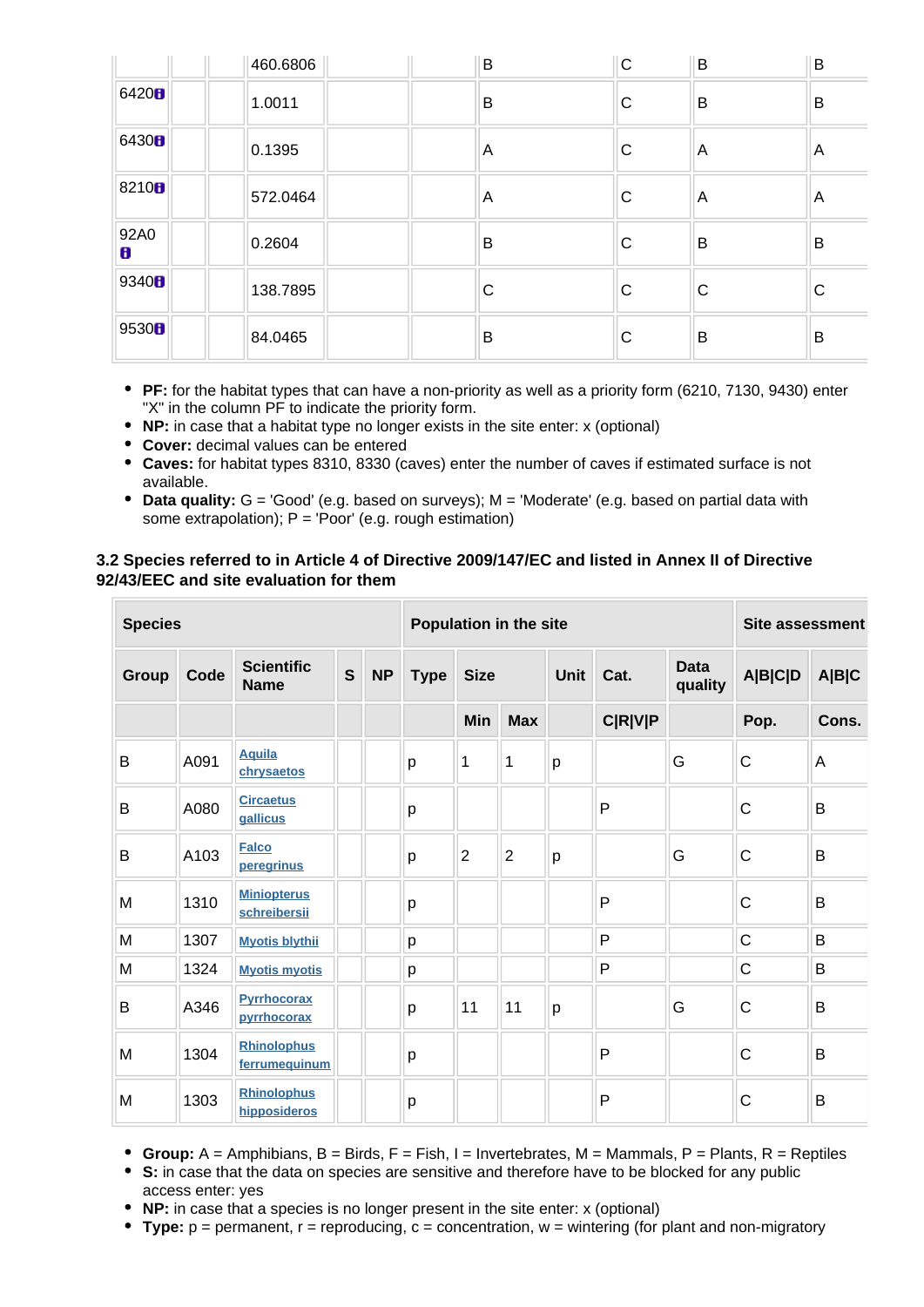species use permanent)

 $\overline{\mathbb{R}^n}$ 

- Unit: i = individuals, p = pairs or other units according to the Standard list of population units and codes in accordance with Article 12 and 17 reporting (see **[reference portal](http://bd.eionet.europa.eu/activities/Natura_2000/reference_portal)**)
- **Abundance categories (Cat.):**  $C =$  common,  $R =$  rare,  $V =$  very rare,  $P =$  present to fill if data are deficient (DD) or in addition to population size information
- Data quality: G = 'Good' (e.g. based on surveys); M = 'Moderate' (e.g. based on partial data with some extrapolation); P = 'Poor' (e.g. rough estimation); VP = 'Very poor' (use this category only, if not even a rough estimation of the population size can be made, in this case the fields for population size can remain empty, but the field "Abundance categories" has to be filled in)

| <b>Species</b> |             |                                                          |              | Population in the site |                             |            | <b>Motivation</b> |                |                |             |                            |             |             |                           |
|----------------|-------------|----------------------------------------------------------|--------------|------------------------|-----------------------------|------------|-------------------|----------------|----------------|-------------|----------------------------|-------------|-------------|---------------------------|
| Group          | <b>CODE</b> | <b>Scientific</b><br><b>Name</b>                         | $\mathbf{s}$ | <b>NP</b>              | <b>Size</b><br>Unit<br>Cat. |            |                   | <b>Annex</b>   | <b>Species</b> |             | <b>Other</b><br>categories |             |             |                           |
|                |             |                                                          |              |                        | Min                         | <b>Max</b> |                   | <b>C R V P</b> | $\mathsf{IV}$  | $\mathbf V$ | $\mathbf{A}$               | $\mathbf B$ | $\mathbf C$ | $\mathbf D$               |
| B              |             | <b>Accipiter</b><br>gentilis                             |              |                        |                             |            |                   | ${\sf P}$      |                |             |                            |             | X           |                           |
| ${\sf P}$      |             | <b>Acer</b><br>granatense                                |              |                        |                             |            |                   | ${\sf R}$      |                |             |                            |             |             | X                         |
| ${\sf P}$      |             | <b>Adonis vernalis</b>                                   |              |                        |                             |            |                   | ${\sf R}$      |                |             |                            |             |             | $\mathsf{X}$              |
| A              |             | <b>Alytes</b><br>dickhilleni                             |              |                        |                             |            |                   | ${\sf P}$      |                |             | $\pmb{\times}$             |             |             |                           |
| $\mathsf{P}$   |             | <b>Amelanchier</b><br>ovalis                             |              |                        |                             |            |                   | ${\sf R}$      |                |             |                            |             |             | X                         |
| $\mathsf{P}$   |             | <b>Aquilegia</b><br>vulgaris subsp.<br>vulgaris          |              |                        |                             |            |                   | ${\sf P}$      |                |             |                            |             |             | $\mathsf{X}$              |
| P              |             | <b>Arbutus unedo</b>                                     |              |                        |                             |            |                   | ${\sf R}$      |                |             |                            |             |             | $\mathsf{X}$              |
| $\mathsf{P}$   |             | <b>Arctostaphylos</b><br>uva-ursi subsp.<br>crassifolia  |              |                        |                             |            |                   | $\mathsf{R}$   |                |             |                            |             |             | $\mathsf X$               |
| P              |             | <b>Armeria villosa</b><br>subsp.<br><b>longiaristata</b> |              |                        |                             |            |                   | $\sf V$        |                |             |                            |             |             | $\mathsf X$               |
| B              |             | <b>Buteo buteo</b>                                       |              |                        |                             |            |                   | ${\sf P}$      |                |             | $\sf X$                    |             |             |                           |
| $\mathsf{P}$   |             | <b>Buxus</b><br>sempervirens                             |              |                        |                             |            |                   | $\mathsf{R}$   |                |             |                            |             |             | $\mathsf X$               |
| $\mathsf{P}$   |             | <b>Campanula</b><br>velutina                             |              |                        |                             |            |                   | ${\sf R}$      |                |             |                            |             |             | $\sf X$                   |
| P              |             | <b>Centaurea</b><br>granatensis                          |              |                        |                             |            |                   | ${\sf R}$      |                |             |                            | X           |             |                           |
| P              |             | <b>Coriaria</b><br>myrtifolia                            |              |                        |                             |            |                   | $\mathsf{R}$   |                |             |                            |             |             | $\boldsymbol{\mathsf{X}}$ |
| B              |             | <b>Corvus corax</b>                                      |              |                        |                             |            |                   | P              |                |             | $\pmb{\times}$             |             |             |                           |
| P              |             | <b>Crataegus</b><br>monogyna                             |              |                        |                             |            |                   | $\mathsf{R}$   |                |             |                            |             |             | X                         |
| P              |             | <b>Dactylorhiza</b><br>elata                             |              |                        |                             |            |                   | $\mathsf{R}$   |                |             |                            |             |             | X                         |
| P              |             | <b>Dianthus</b><br>subbaeticus                           |              |                        |                             |            |                   | R              |                |             | X                          |             |             |                           |

### **3.3 Other important species of flora and fauna (optional)**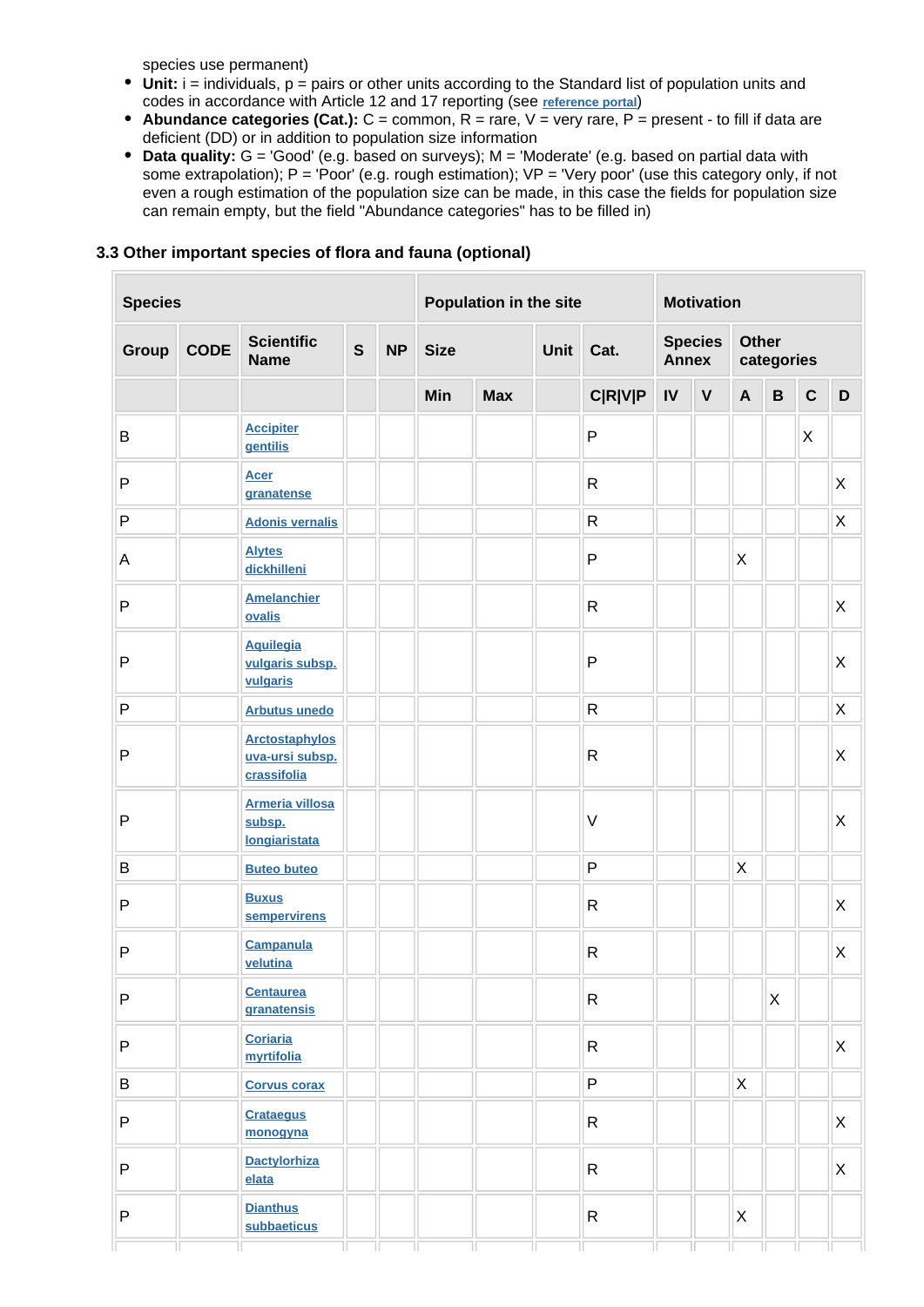| M            | 5277 | <b>Eptesicus</b><br><b>isabellinus</b>               |  | $\mathsf P$  | $\mathsf X$  | $\mathsf X$    |              |   |                           |
|--------------|------|------------------------------------------------------|--|--------------|--------------|----------------|--------------|---|---------------------------|
| $\sf P$      |      | Erodium<br>saxatile                                  |  | $\mathsf{R}$ |              |                | $\mathsf{X}$ |   |                           |
| M            | 1363 | <b>Felis silvestris</b>                              |  | P            | X            | X              |              |   |                           |
| $\sf P$      |      | <b>Fritillaria</b><br>hispanica                      |  | ${\sf R}$    |              |                |              |   | X                         |
| $\sf P$      |      | <b>Globularia</b><br>spinosa                         |  | ${\sf R}$    |              |                | X            |   |                           |
| $\mathsf{P}$ |      | <b>Iris lutescens</b><br>subsp.<br>subbiflora        |  | ${\sf R}$    |              |                |              |   | X                         |
| $\mathsf{P}$ |      | <b>Juniperus</b><br>oxycedrus<br>subsp.<br>oxycedrus |  | $\mathsf C$  |              |                |              |   | $\boldsymbol{\mathsf{X}}$ |
| $\mathsf{P}$ |      | <b>Juniperus</b><br>phoenicea<br>subsp.<br>phoenicea |  | $\mathsf C$  |              |                |              |   | $\pmb{\times}$            |
| $\mathsf{P}$ |      | <b>Kernera</b><br>boissieri                          |  | ${\sf R}$    |              | $\pmb{\times}$ |              |   |                           |
| $\mathsf{P}$ |      | Linaria<br>cavanillesii                              |  | ${\sf R}$    |              |                | $\mathsf{X}$ |   |                           |
| $\sf P$      |      | Lonicera<br>etrusca                                  |  | ${\sf R}$    |              |                |              |   | X                         |
| ${\sf M}$    |      | <b>Meles meles</b>                                   |  | P            |              |                |              | X |                           |
| $\sf P$      |      | <b>Narcissus</b><br>dubius                           |  | $\vee$       |              |                |              |   | X                         |
| ${\sf R}$    |      | <b>Natrix maura</b>                                  |  | $\sf P$      |              | $\mathsf X$    |              |   |                           |
| ${\sf P}$    |      | Olea europaea<br>var. sylvestris                     |  | $\mathsf{R}$ |              |                |              |   | X                         |
| $\sf P$      |      | <b>Ononis</b><br>cephalotes                          |  | P            |              |                |              |   | $\mathsf{X}$              |
| $\sf P$      |      | Paeonia<br>broteroi                                  |  | $\mathsf{R}$ |              |                |              |   | $\mathsf{X}$              |
| $\sf P$      |      | Phillyrea<br>angustifolia                            |  | $\mathsf{R}$ |              |                |              |   | $\mathsf{X}$              |
| $\sf P$      |      | Pinus nigra<br>subsp. clusiana                       |  | $\mathsf C$  |              |                |              |   | X                         |
| $\sf P$      |      | <b>Pinus pinaster</b>                                |  | $\mathsf C$  |              |                |              |   | $\mathsf{X}$              |
| M            | 2016 | <b>Pipistrellus</b><br>kuhlii                        |  | ${\sf P}$    | $\mathsf{X}$ | $\mathsf{X}$   |              |   |                           |
| M            | 1309 | <b>Pipistrellus</b><br>pipistrellus                  |  | P            | X            | $\mathsf{X}$   |              |   |                           |
| M            | 5009 | <b>Pipistrellus</b><br>pygmaeus                      |  | $\sf P$      | $\mathsf{X}$ | $\mathsf{X}$   |              |   |                           |
| $\sf P$      |      | <b>Pistacia</b><br><b>lentiscus</b>                  |  | $\mathsf C$  |              |                |              |   | X                         |
| $\mathsf{P}$ |      | <b>Pistacia</b><br>terebinthus                       |  | $\mathsf{R}$ |              |                |              |   | X                         |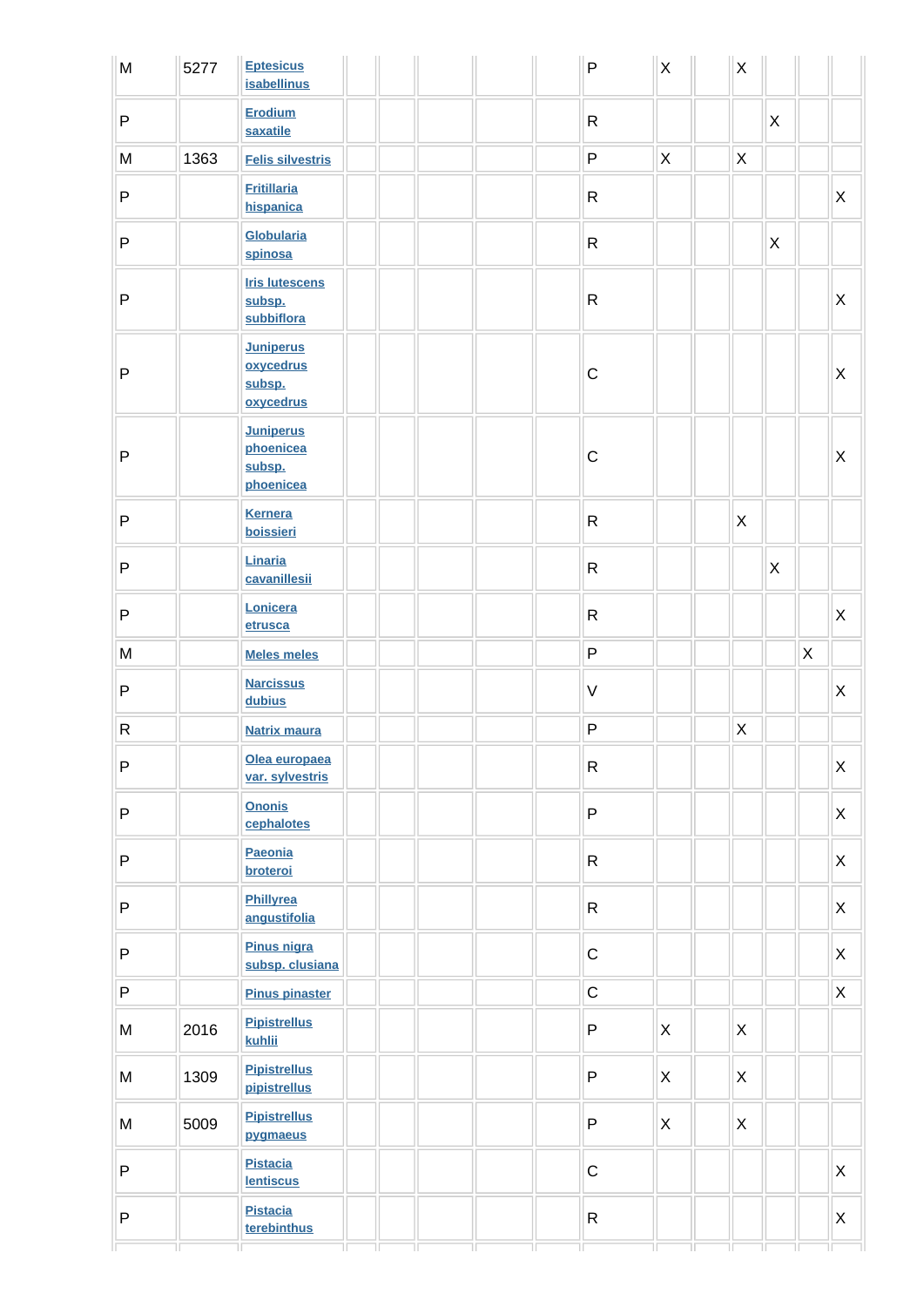| $\sf P$      |      | <b>Populus alba</b>                                     |  |  | ${\sf R}$    |              |   |              |              | $\mathsf X$               |
|--------------|------|---------------------------------------------------------|--|--|--------------|--------------|---|--------------|--------------|---------------------------|
| $\sf P$      |      | Populus nigra<br>var. nigra                             |  |  | $\mathsf{R}$ |              |   |              |              | $\boldsymbol{\mathsf{X}}$ |
| $\sf P$      |      | <b>Potentilla</b><br>caulescens                         |  |  | ${\sf R}$    |              |   |              |              | $\boldsymbol{\mathsf{X}}$ |
| $\sf P$      |      | <b>Pterocephalus</b><br>spathulatus                     |  |  | P            |              |   | $\mathsf{X}$ |              |                           |
| $\sf P$      |      | <b>Quercus</b><br>coccifera                             |  |  | $\mathsf C$  |              |   |              |              | X                         |
| ${\sf P}$    |      | <b>Quercus</b><br>faginea subsp.<br>faginea             |  |  | ${\sf R}$    |              |   |              |              | $\pmb{\times}$            |
| $\sf P$      |      | <b>Quercus</b><br>rotundifolia                          |  |  | $\mathsf C$  |              |   |              |              | X                         |
| A            |      | Rana perezi                                             |  |  | P            |              |   |              | $\mathsf{X}$ |                           |
| $\sf P$      |      | <b>Rhamnus</b><br>alaternus                             |  |  | ${\sf R}$    |              |   |              |              | X                         |
| $\sf P$      |      | <b>Rhamnus</b><br><b>lycioides</b>                      |  |  | $\mathsf C$  |              |   |              |              | $\mathsf{X}$              |
| $\sf P$      |      | <b>Rosa</b><br>pimpinellifolia<br>subsp.<br>myriacantha |  |  | ${\sf P}$    |              |   |              |              | X                         |
| $\sf P$      |      | Rosa sicula                                             |  |  | P            |              |   |              |              | $\boldsymbol{\mathsf{X}}$ |
| $\mathsf{P}$ |      | <b>Ruscus</b><br>aculeatus                              |  |  | ${\sf R}$    |              |   |              | X            |                           |
| A            |      | <b>Salamandra</b><br>salamandra                         |  |  | ${\sf P}$    |              |   |              | $\mathsf{X}$ |                           |
| $\sf P$      |      | <b>Salix eleagnos</b><br>subsp.<br>angustifolia         |  |  | ${\sf R}$    |              |   |              |              | $\mathsf{X}$              |
| P            |      | <b>Sarcocapnos</b><br>baetica subsp.<br>baetica         |  |  | V            |              | X |              |              |                           |
| P            |      | <b>Saxifraga</b><br>camposii<br>subsp.<br>leptophylla   |  |  | $\mathsf{R}$ |              |   | X            |              |                           |
| $\sf P$      |      | <b>Seseli</b><br>montanum<br>subsp.<br>granatense       |  |  | $\sf P$      |              |   | $\mathsf{X}$ |              |                           |
| $\sf P$      |      | <b>Sideritis incana</b>                                 |  |  | $\mathsf{R}$ |              |   | $\mathsf{X}$ |              |                           |
| $\sf P$      |      | <b>Sorbus aria</b>                                      |  |  | $\mathsf{R}$ |              |   |              |              | $\mathsf{X}$              |
| $\sf P$      |      | <b>Sorbus</b><br>domestica                              |  |  | $\mathsf{R}$ |              |   |              |              | X                         |
| $\sf P$      |      | <b>Stachys</b><br>heraclea                              |  |  | $\vee$       |              |   |              |              | X                         |
| M            | 1333 | <b>Tadarida</b><br>teniotis                             |  |  | $\mathsf{P}$ | $\mathsf{X}$ | X |              |              |                           |
| $\sf P$      |      | <b>Tamarix</b><br>canariensis                           |  |  | P            |              |   |              |              | $\mathsf{X}$              |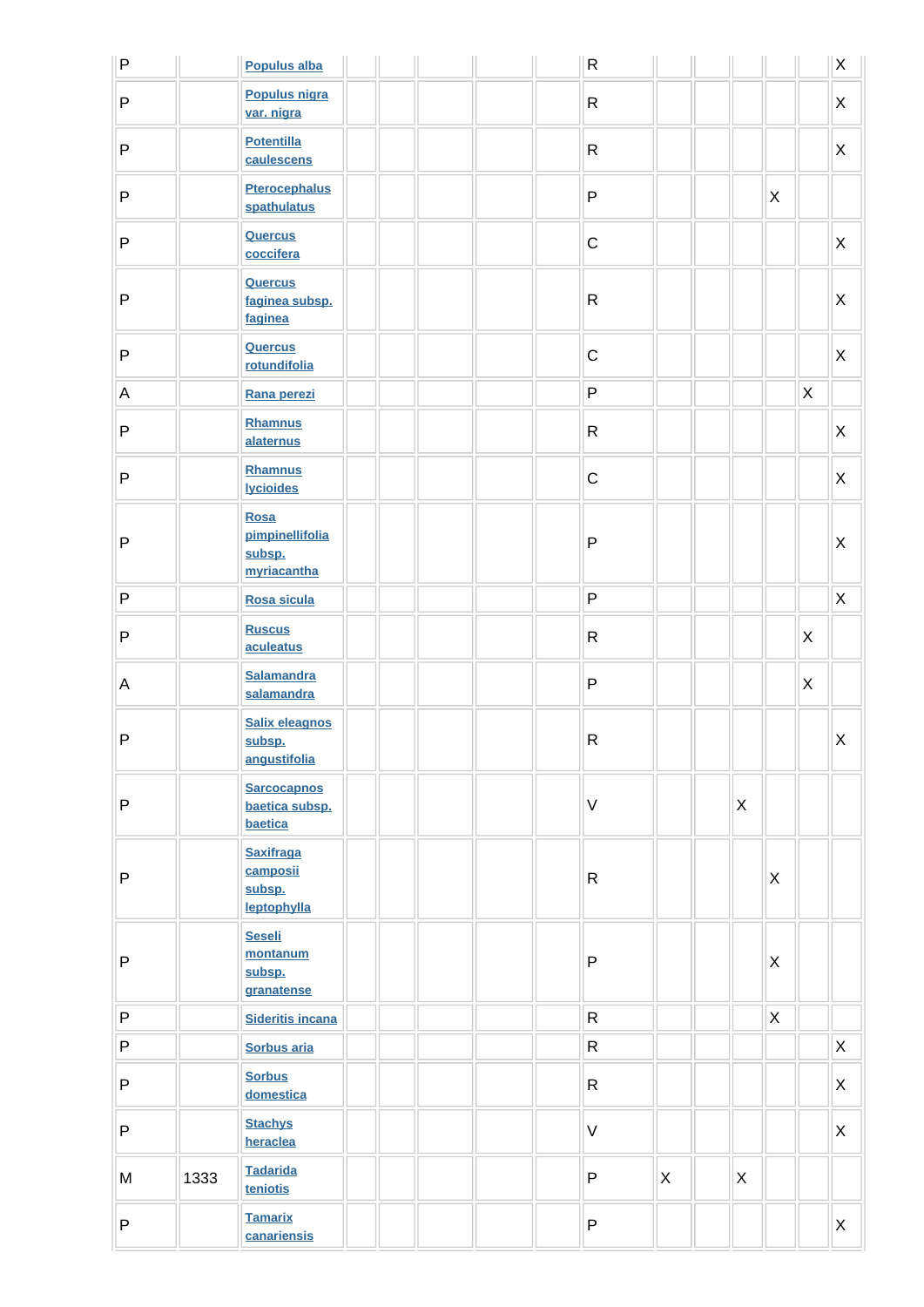| D | <b>Teucrium</b><br>balthazaris               | R | Χ |
|---|----------------------------------------------|---|---|
| D | <b>Thymus funkii</b><br>subsp.<br>sabulicola | R | Χ |
| D | <b>Ulmus minor</b>                           | R | Х |
| D | Valeriana<br>tuberosa                        | D | ⋏ |
| D | <b>Viburnum tinus</b>                        | D | Х |

- **Group:** A = Amphibians, B = Birds, F = Fish, Fu = Fungi, I = Invertebrates, L = Lichens, M = Mammals,  $P =$  Plants,  $R =$  Reptiles
- **CODE:** for Birds, Annex IV and V species the code as provided in the reference portal should be used in addition to the scientific name
- **S:** in case that the data on species are sensitive and therefore have to be blocked for any public access enter: yes
- **NP:** in case that a species is no longer present in the site enter: x (optional)
- $\bullet$  Unit:  $i =$  individuals,  $p =$  pairs or other units according to the standard list of population units and codes in accordance with Article 12 and 17 reporting, (see **[reference portal](http://bd.eionet.europa.eu/activities/Natura_2000/reference_portal)**)
- **Cat.:** Abundance categories: C = common, R = rare, V = very rare, P = present
- **Motivation categories: IV, V:** Annex Species (Habitats Directive), **A:** National Red List data; **B:** Endemics; **C:** International Conventions; **D:** other reasons

# <span id="page-6-0"></span>**4. SITE DESCRIPTION**

#### **4.1 General site character**

**Habitat class % Cover** N23  $\vert$  1.0 N08  $\vert$  15.0 N19  $\vert$  8.0 N09 12.0 N22  $\vert$  10.0 N17  $\vert$  54.0 **Total Habitat Cover** 100

### **Other Site Characteristics**

Espacio de media-alta montaña con valles profundos y fuertes pendientes. Grandes extensiones de pinar y zonas altas con matorral almohadillado y espinoso.

### **4.2 Quality and importance**

Son de destacar en este espacio los coscojares y los sabinares mesomediterráneos de Juniperus phoenicea subsp. phoenicea en zonas rocosas de cumbre, en buen estado de conservación. Del mismo modo son abundantes los lastonares de Brachypodium. Incluye una importante riqueza florística, con endemismos béticos. Hay numerosas especies protegidas y algunas especies incluidas en la Lista Roja Nacional. Las especies de flora incluidas en el apartado 3.3 bajo el motivo "Otras razones" están protegidas a nivel regional por el Decreto nº 50/2003, de 30 de mayo, por el que se crea el Catálogo Regional de Flora Silvestre Protegida de la Región de Murcia y se dictan normas para el aprovechamiento de diversas especies forestales y por el Real Decreto 139/2011, de 4 de febrero, para el desarrollo del Listado de Especies Silvestres en Régimen de Protección Especial y del Catálogo Español de Especies Amenazadas. Entre las especies de fauna destaca el grupo de las aves: chova piquiroja, búho real y ratonero común, entre otras.

### **4.3 Threats, pressures and activities with impacts on the site**

**[Back to top](#page-0-0)**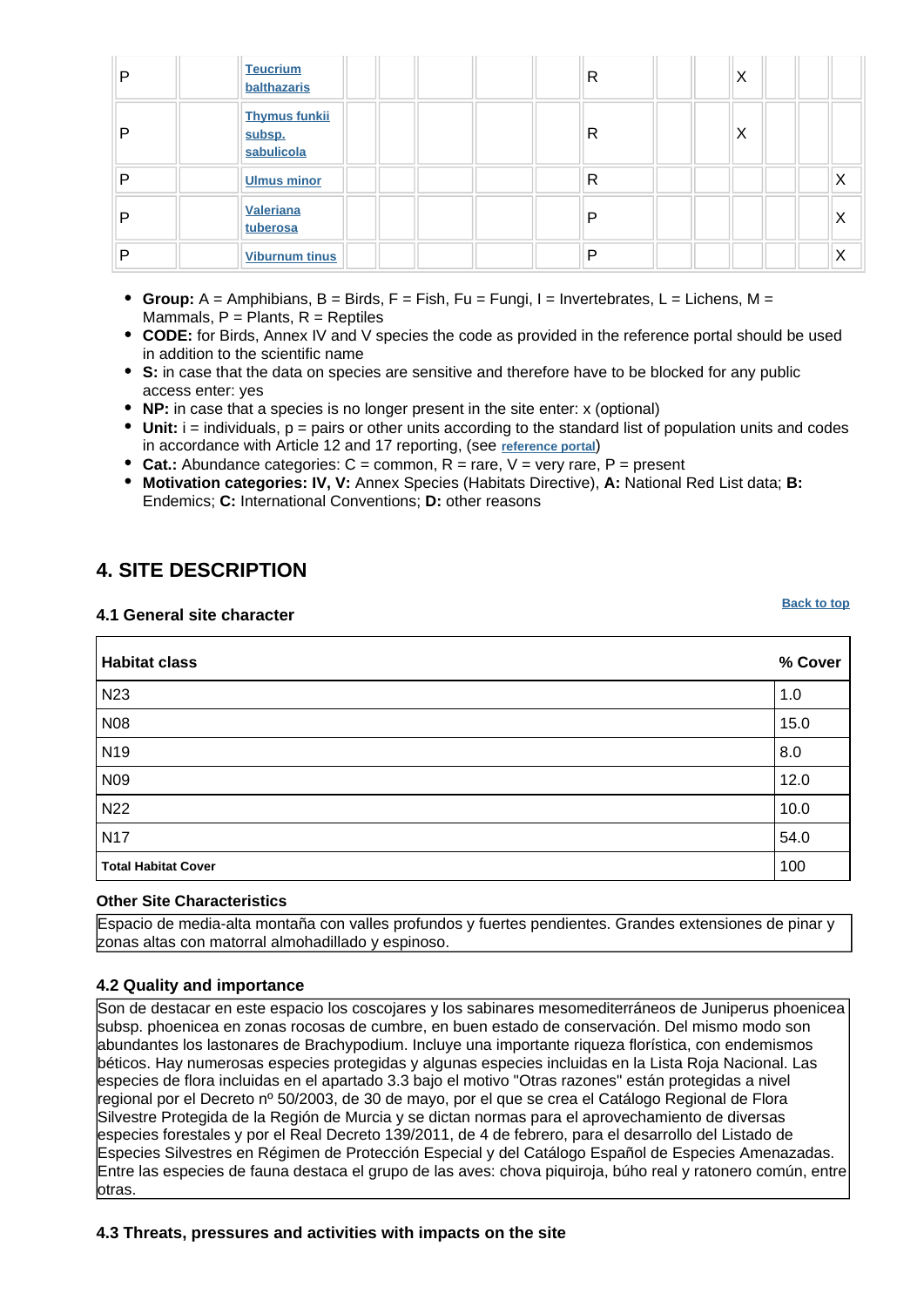The most important impacts and activities with high effect on the site

| Negative Impacts |                                       |                                   |                           |
|------------------|---------------------------------------|-----------------------------------|---------------------------|
| Rank             | Threats<br>and<br>pressures<br>[code] | Pollution<br>(optional)<br>[code] | inside/outside<br>[i o b] |
| M                | D01.02                                |                                   | O                         |
|                  | K01.01                                |                                   |                           |
| L                | A01                                   |                                   |                           |
| M                | F03.01                                |                                   | þ                         |
|                  | F04                                   |                                   |                           |
| M                | A04                                   |                                   | O                         |
|                  | J02.05                                |                                   |                           |
|                  | A04                                   |                                   |                           |
|                  | D02.01                                |                                   |                           |
| M                | B                                     |                                   | 0                         |
| M                | A01                                   |                                   | o                         |
| M                | D01.01                                |                                   | о                         |
|                  | D01.01                                |                                   |                           |
|                  | G01                                   |                                   |                           |
|                  | D01.01                                |                                   |                           |

| Positive Impacts |                                                |                     |                           |
|------------------|------------------------------------------------|---------------------|---------------------------|
| <b>IRank</b>     | Activities,<br>management (optional)<br>[code] | Pollution<br>[code] | inside/outside<br>[ilolb] |
|                  |                                                |                     |                           |

Rank:  $H = high$ ,  $M = medium$ ,  $L = low$ 

Pollution:  $N =$  Nitrogen input, P = Phosphor/Phosphate input, A = Acid input/acidification,

 $T =$  toxic inorganic chemicals,  $Q =$  toxic organic chemicals,  $X =$  Mixed pollutions

 $i = inside, o = outside, b = both$ 

### **4.4 Ownership (optional)**

| ype     |                        | [%] |
|---------|------------------------|-----|
|         | National/Federal       | 0   |
|         | State/Province         | 0   |
|         | Public Local/Municipal | 0   |
|         | Any Public             | 89  |
|         | Joint or Co-Ownership  | 0   |
| Private |                        | 11  |
| Unknown |                        | 0   |
| sum     |                        | 100 |

### **4.5 Documentation**

- Esteve, M.A. et al. (Coord.) 1991. "Evaluación ecológica de los sistemas forestales de la Región de Murcia". Departamento de Ecología. ARMAN. Murcia. - Sánchez-Gómez, P.; J. Guerra; E. Coy; A. Hernández; S. Fernández & A.F. Carrillo. 1996. "Flora de Murcia. Claves de identificación de plantas vasculares". D.M. Murcia.
- Sánchez-Gómez, P.; J. Guerra; A. Hernández; S. Fernández; E. Coy; A.F. Carrillo; M.J. Tamayo; J. Güemes & J. Rivera. 1997. "Flora selecta de Murcia. Plantas endémicas, raras o amenazadas". Consejería de Medio Ambiente, Agricultura y Agua de la Región de Murcia. Murcia. - Comunidad Autónoma de la Región de Murcia. Decreto nº 50/2003, de 30 de mayo, por el que se crea el Catálogo Regional de Flora Silvestre Protegida de la Región de Murcia y se dictan normas para el aprovechamiento de diversas especies forestales (BORM nº 131, de 10 de junio de 2003). - Comunidad Autónoma de la Región de Murcia. Lev 7/1995, de 21 de abril, de la Fauna Silvestre de la Región de Murcia (BORM nº 102, de 4 de mayo de 1995). - Alcaraz, F. J., J. A. Barreña, M. Clemente, A. J. González, J. López, D. Rivera & S. Ríos. 2008. Manual de interpretación de los hábitats naturales y seminaturales de la Región de Murcia. Dirección General del Medio Natural. Tomos 1-7. - Aledo, E., Illán, R. & Cerezo, E. (2008). Censo y control reproductivo de las aves rapaces rupícolas en la Región de Murcia. Dirección General de Patrimonio Natural y Biodiversidad. Consejería de Agricultura y Agua, Murcia. Informe inédito.
- Cremades, M., Martínez, J.E. & Calvo, J.F. (2008). Análisis de la población de chova piquirroja (Pyrrhocorax pyrrhocorax) en la Región de Murcia. IV Congreso de la Naturaleza de la Región de Murcia y I del Sureste Ibérico. Cambio climático y ecosistemas semiáridos. 19-22 de Noviembre de 2008. ANSE. CEMACAM Torre Guil, Murcia.
- Cremades, M., Martínez,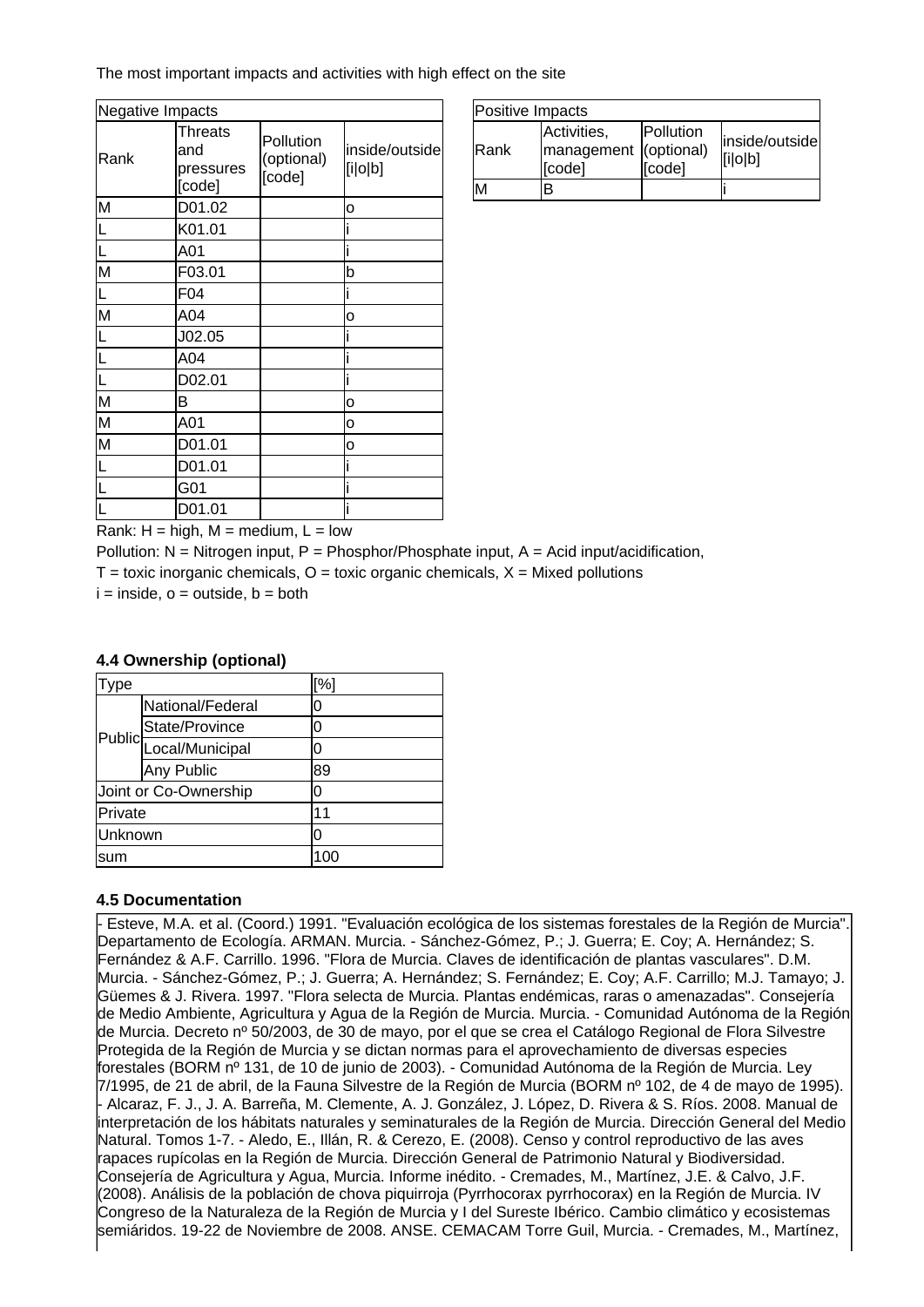J.E. & Calvo, J.F. (2008). Situación del cuervo (Corvus corax) en la Región de Murcia. IV Congreso de la Naturaleza de la Región de Murcia y I del Sureste Ibérico. Cambio climático y ecosistemas semiáridos. 19-22 de Noviembre de 2008. ANSE. CEMACAM Torre Guil, Murcia.
- del Moral, J.C. & Molina, B. (Ed.). (2009). El halcón peregrino en España. Población reproductora en 2008 y método de censo. SEO/BirdLife, Madrid. - de Moral, J.C. (Ed.). (2009). El águila real en España. Población reproductora en 2008 y método de censo. SEO/BirdLife, Madrid.
- Egea, A., Miñano, P.A., de Maya, J.A., Verdiell, D., Andreu, A., Oliva-Paterna, F.J. & Torralva, M. (2004). Aportaciones a la distribución de Mauremys leprosa (Schweiger, 1812) y Natrix maura (L., 1758) en la Región de Murcia (España). Anales de Biología 26: 219-224.
- Egea-Serrano, A., Oliva-Paterna, F.J., Miñano, P., Verdiell, D., de Maya, J.A., Andreu, A., Tejedo, M. & Torralva, M. (2005). Actualización de la distribución de los anfibios de la Región de Murcia (SE Península Ibérica). Anales de Biología 27: 53-62. - Egea-Serrano, A., Oliva-Paterna, F.J. & Torralva, M. (2006). Amphibians in the Region of Murcia (SE Iberian peninsula): conservation status and priority areas. Animal Biodiversity and Conservation 29.1: 33-41. - Egea-Serrano, A., Oliva-Paterna, F.J. & Torralva, M. (2007). Aplicación de los criterios UICN a la batracofauna de la Región de Murcia (SE Península Ibérica). Munibe 25 (suplemento): 50-57.
- Guardiola, A. & Fernández, M.P. (2006). Murciélago Pequeño de Herradura Rhinolophus hipposideros. En, Robledano, F., Calvo, J.F. & Hernández, V. (coord.): Libro Rojo de los Vertebrados de la Región de Murcia, pp. 232-233. Consejería de Agricultura, Agua y Medio Ambiente. Murcia.
- Guardiola, A. & Fernández, M.P. (2006). Murciélago Grande de Herradura Rhinolophus ferrumequinum. En, Robledano, F., Calvo, J.F. & Hernández, V. (coord.): Libro Rojo de los Vertebrados de la Región de Murcia, pp. 234-235. Consejería de Agricultura, Agua y Medio Ambiente. Murcia.
- Guardiola, A. & Fernández, M.P. (2006). Murciélago Ratonero Grande Myotis myotis. En, Robledano, F., Calvo, J.F. & Hernández, V. (coord.): Libro Rojo de los Vertebrados de la Región de Murcia, pp. 244-245. Consejería de Agricultura, Agua y Medio Ambiente. Murcia. - Guardiola, A. & Fernández, M.P. (2006). Murciélago Ratonero Mediano Myotis blythii. En, Robledano, F., Calvo, J.F. & Hernández, V. (coord.): Libro Rojo de los Vertebrados de la Región de Murcia, pp. 246-247. Consejería de Agricultura, Agua y Medio Ambiente. Murcia. Guardiola, A. & Fernández, M.P. (2006). Murciélago de Cueva Miniopterus schreibersii. En, Robledano, F., Calvo, J.F. & Hernández, V. (coord.): Libro Rojo de los Vertebrados de la Región de Murcia, pp. 254-255. Consejería de Agricultura, Agua y Medio Ambiente. Murcia. - Lisón, F., Yelo, N.D., Haz, A. & Calvo, J.F. (2010). Contribución al conocimiento de la distribución de la fauna quiropterológica de la Región de Murcia. Galemys, 22 (1): 11-28.
- Lisón, F. (2010). Actualización del inventario regional de poblaciones de quirópteros, medidas de protección específicas para los refugios de importancia en la Región de Murcia y elaboración de documentos básicos de planes de gestión de los Lugares de Importancia Comunitaria (LIC) con poblaciones de quirópteros incluidos en el Anexo II de la Directiva 92/43/CEE. SGS-TECNOS, S. A. para la Dirección General de Patrimonio Natural y Biodiversidad, Consejería de Agricultura y Agua de la Región de Murcia. Inédito. Martínez, J.E. & Calvo, J.F. (2006). Chova piquirroja Pyrrhocorax pyrrhocorax (Linnaeus, 1758). En Robledano, F., Calvo, J.F. (Coords.) & Aledo, E. (Director): Libro Rojo de los Vertebrados de la Región de Murcia, pp. 210-211. Consejería de Industria y Medio Ambiente. Región de Murcia.
- Martínez, J.E. & Calvo, J.F. (2006). Cuervo Corvus corax (Irby, 1874). En Robledano, F., Calvo, J.F. (Coords.) & Aledo, E. (Director): Libro Rojo de los Vertebrados de la Región de Murcia, pp. 212-213. Consejería de Industria y Medio Ambiente. Región de Murcia.
- Pastor, A. & Gonzálvez, F. (2010). ?Actualización de la información disponible sobre la distribución de los mamíferos carnívoros en los Espacios Naturales Protegidos de la Región de Murcia. Año 2010?. Dirección General de Patrimonio Natural y Biodiversidad. Comunidad Autónoma de la Región de Murcia. Torralva, M., Oliva-Paterna, F.J., Egea-Serrano, A., Miñano, P.A, Verdiell, D., de Maya, J.A. & Andreu, A. (2005). Atlas de Distribución de los Anfibios de la Región de Murcia. Dirección General del Medio Natural. Consejería de Industria y Medio Ambiente. Región de Murcia, 85 pp.
- Yelo, N. & Calvo, J.F. (2006). Tejón Meles meles (Linnaeus, 1758). En, Robledano, F., Calvo, J.F. & Hernández, V. (coord.): Libro Rojo de los Vertebrados de la Región de Murcia, pp. 268-269. Consejería de Agricultura, Agua y Medio Ambiente. Murcia.
- Yelo, N. & Calvo, J.F. (2006). Gato Montés Europeo (Schreber, 1755). En, Robledano, F., Calvo, J.F. & Hernández, V. (coord.): Libro Rojo de los Vertebrados de la Región de Murcia, pp. 280-281. Conseiería de Agricultura, Agua y Medio Ambiente, Murcia. - Real Decreto 139/2011, de 4 de febrero, para e desarrollo del Listado de Especies Silvestres en Régimen de Protección Especial y del Catálogo Español de Especies Amenazadas.
- (3) Moreno, J.C., coord. 2008. Lista Roja 2008 de la flora vascular española. Dirección General de Medio Natural y Política Forestal (Ministerio de Medio Ambiente, y Medio Rural y Marino, y Sociedad Española de Biología de la Conservación de Plantas), Madrid, 86 pp.
- (5) Sánchez P. & J. Guerra. 2011 Nueva flora de Murcia. DM. 516 pp.
- (7) VV.AA. 2010. Programa de Conservación de Flora de Flora Silvestre Protegida. DGPNB. (Inédito).
- (9) Sánchez, P., M. Á. Carrión, A. Hernández & J. Guerra. 2002. Libro rojo de la flora silvestre protegida de la Región de Murcia. Volumen I y II. Dirección General del Medio Natural.Murcia. 686 pp.
- (34) VV. AA. 2010. Plan de Gestión de las Zonas Especiales de Conservación del Noroeste de la Región de Murcia (Inédito).
- (35) CASTROVIEJO, S. ET AL. 2010. FLORA IBERICA. VOL. XII: VERBANACEAE-LABIATAE-CALLITRICHACEAE. CSIC. Madrid.

# <span id="page-8-0"></span>**5. SITE PROTECTION STATUS (optional)**